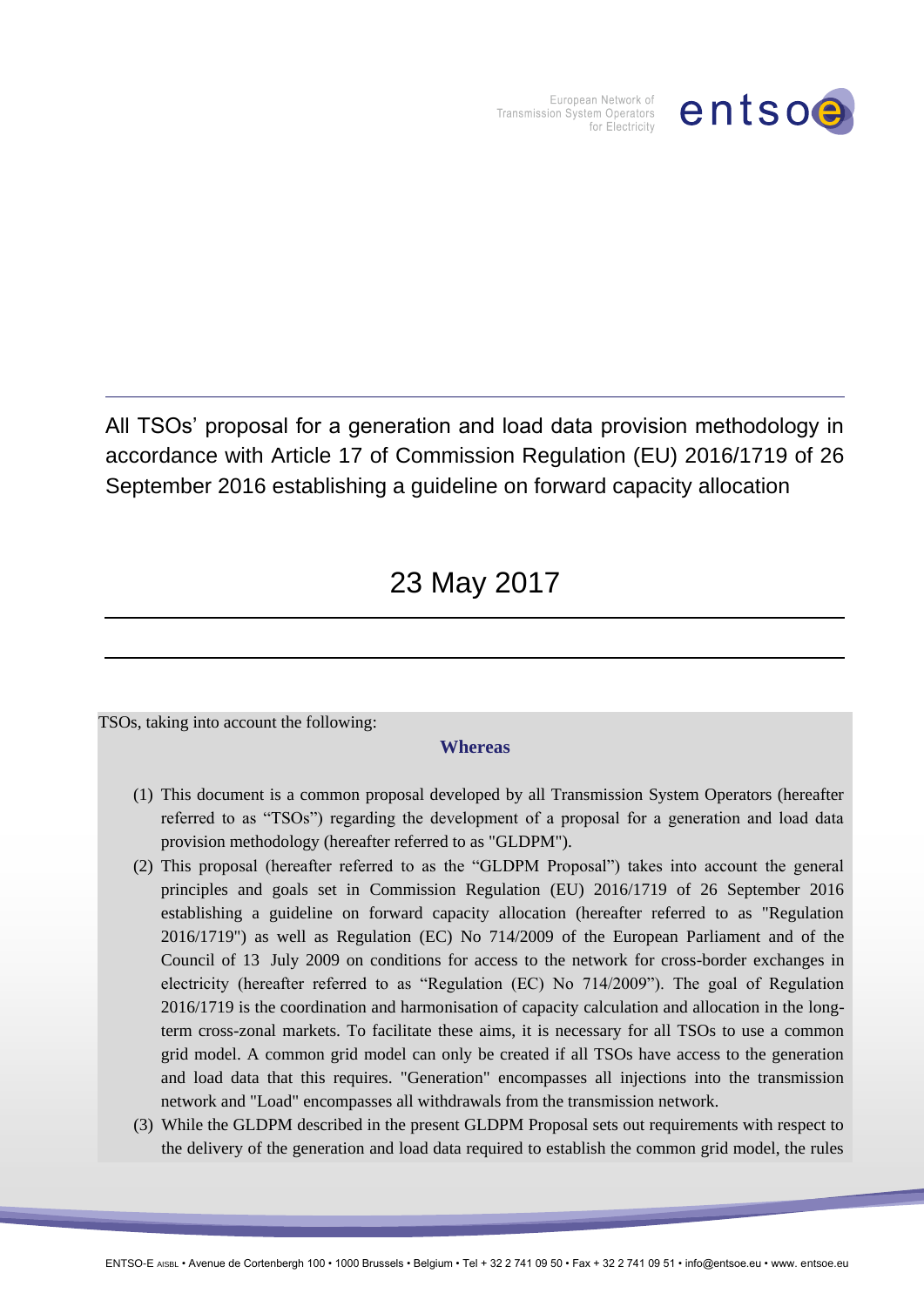on how to establish the common grid model itself are addressed in the common grid model methodology pursuant to Article 18 of Regulation 2016/1719.

entsoe

(4) Article 16 of Commission Regulation (EU) 2015/1222 of 24 July 2015 establishing a guideline on capacity allocation and congestion management (hereafter referred to as "Regulation 2015/1222") is referred to in Article 17 of Regulation 2016/1719 and defines several specific requirements that the GLDPM Proposal should take into account:

*"1. By 10 months after the entry into force of this Regulation all TSOs shall jointly develop a proposal for a single methodology for the delivery of the generation and load data required to establish the common grid model, which shall be subject to consultation in accordance with Article 12. The proposal shall include a justification based on the objectives of this Regulation for requiring the information.*

*2. The proposal for the generation and load data provision methodology shall specify which generation units and loads are required to provide information to their respective TSOs for the purposes of capacity calculation.*

*3. The proposal for a generation and load data provision methodology shall specify the information to be provided by generation units and loads to TSOs. The information shall at least include the following: (a) information related to their technical characteristics; (b) information related to the availability of generation units and loads; (c) information related to the schedules of generation units; (d) relevant available information relating to how generation units will be dispatched.*

*4. The methodology shall specify the deadlines applicable to generation units and loads for providing the information referred to in paragraph 3.*

*5. Each TSO shall use and share with other TSOs the information referred to in paragraph 3. The information referred to in paragraph 3(d) shall be used for capacity calculation purposes only.*

*6. No later than two months after the approval of the generation and load data provision methodology by all regulatory authorities, ENTSO for Electricity shall publish: (a) a list of the entities required to provide information to the TSOs; (b) a list of the information referred to in paragraph 3 to be provided; (c) deadlines for providing information."*

(5) Article 17 of Regulation 2016/1719 constitutes the legal basis for the proposal for a generation and load data provision methodology for long-term time frames and sets out several additional requirements:

*"1. No later than six months after the approval of the generation and load data provision methodology established for the day-ahead and intraday time frames referred to in Article 9(6) of Regulation (EU) 2015/1222, all TSOs shall jointly develop a proposal for a single generation and load data provision methodology for delivering the generation and load data required to establish the common grid model for long-term time frames. The proposal shall be subject to consultation in accordance with Article 6. The methodology shall take into account and complement the generation and load data provision methodology according to Article 16 of Regulation (EU) 2015/1222.* 

*2. When developing the generation and load data provision methodology, the requirements set in Article 16 of Regulation (EU) 2015/1222 shall apply."*

#### (6) Article 2(2) of Regulation 2015/1222 defines the common grid model as

*"a Union-wide data set agreed between various TSOs describing the main characteristic (sic) of the power system (generation, loads and grid topology) and rules for changing these characteristics during the capacity calculation process"*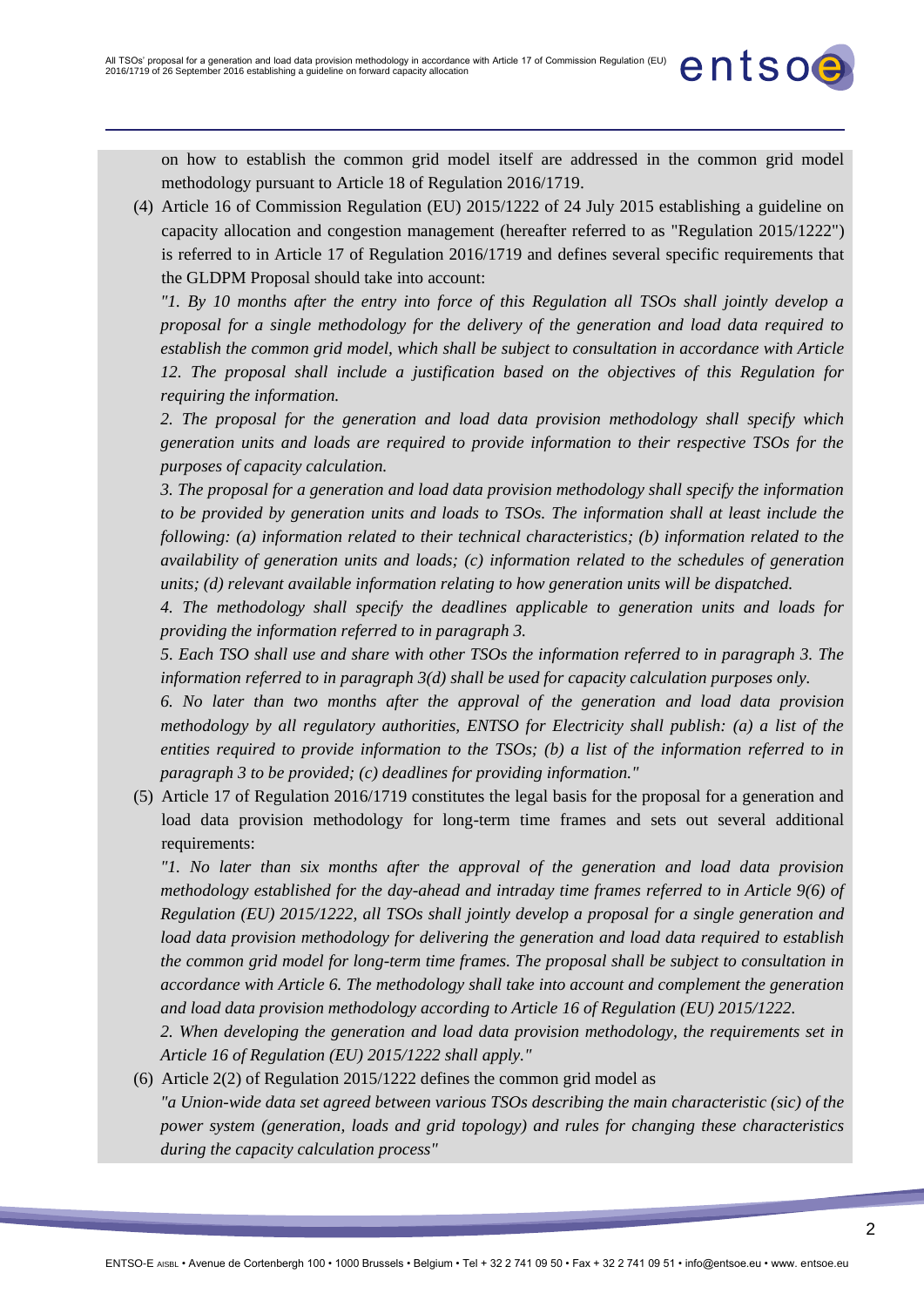

*"a data set describing power system characteristics (generation, load and grid topology) and related rules to change these characteristics during capacity calculation, prepared by the responsible TSOs, to be merged with other individual grid model components in order to create the common grid model"*

entsoe

(8) Article 19 of Regulation 2015/1222 also includes relevant provisions:

*"2. Each individual grid model shall represent the best possible forecast of transmission system conditions for each scenario specified by the TSO(s) at the time when the individual grid model is created.*

*3. Individual grid models shall cover all network elements of the transmission system that are used in regional operational security analysis for the concerned time-frame."*

*5. Each TSO shall provide all necessary data in the individual grid model to allow active and reactive power flow and voltage analyses in steady state."*

(9) Article 4(8) of Regulation 2016/1719 sets out two further obligations:

*"The proposal for terms and conditions or methodologies shall include a proposed timescale for their implementation and a description of their expected impact on the objectives of this Regulation."*

(10) Article 28(1) and (2) of Regulation 2015/1222 referred to in Article 22 of Regulation 2016/1719 formulates additional obligations relevant for the GLDPM Proposal addressed to the generation units and loads as data providers:

*"1. For each capacity calculation time-frame referred to in Article 14(1), each generator or load unit subject to Article 16 shall provide the data specified in the generation and load data provision methodology to the TSO responsible for the respective control area within the specified deadlines. 2. Each generator or load unit providing information pursuant to Article 16(3) shall deliver the* 

*most reliable set of estimations practicable."*

(11) Article 4(8) of Regulation 2016/1719 requires that the expected impact of the GLDPM Proposal on the objectives of Regulation 2016/1719 is described. The impact is presented below (points (12) to (20) of this Whereas Section). The description of the impact of the GLDPM Proposal on the objectives of Regulation 2016/1719 should be read in conjunction with the related articles of the Common Grid Model Methodology required pursuant to Article 18 of Regulation 2016/1719 being a companion methodology to the GLDPM Methodology.

The GLDPM Proposal contributes to and does not in any way hamper the achievement of the objectives of Article 3 of Regulation 2016/1719. In particular, the GLDPM Proposal serves the objective of promoting effective long-term cross-zonal trade with long-term cross-zonal hedging opportunities for market participants (Article 3(a) of Regulation 2016/1719) in contributing to coordinated capacity calculation by prescribing the inputs required from the addressees of the proposal to facilitate the preparation of individual grid models to be merged into the common pan-European grid model (for long-term markets, used only in capacity calculation regions where security analysis based on multiple scenarios pursuant to Article 10 of Regulation 2016/1719 is applied).

(12) In accordance with Article 3(b) of Regulation 2016/1719, and taking into account the capacity calculation methodologies to be developed under Regulation 2016/1719, the creation of the common grid model and use thereof in the capacity calculation process (for long-term markets,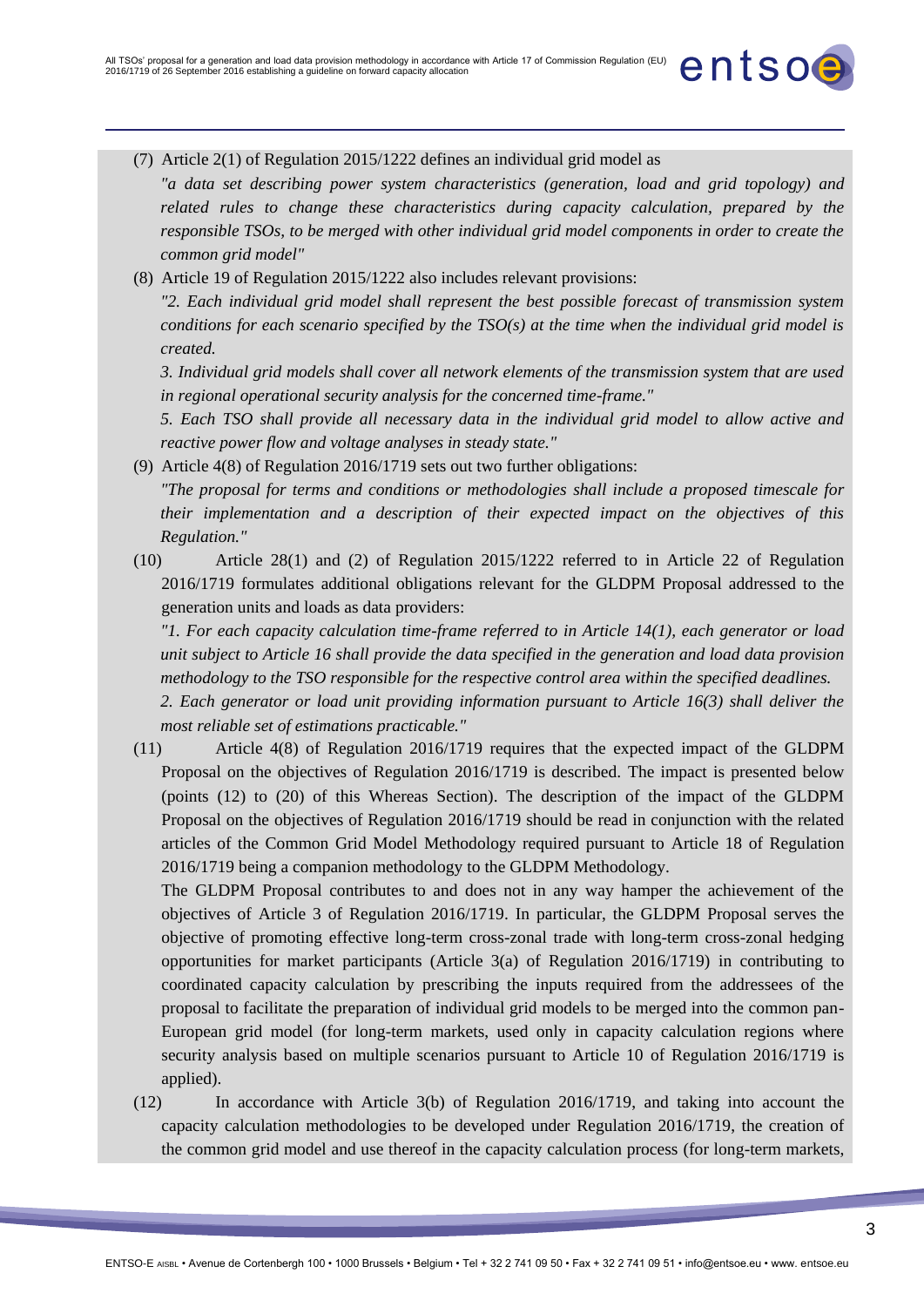used only in capacity calculation regions where security analysis based on multiple scenarios pursuant to Article 10 of Regulation 2016/1719 is applied) will optimise the calculation and allocation of cross-zonal capacity by ensuring a common methodology and inputs for the preparation of individual grid models to be merged into the common pan-European grid model. The GLDPM Proposal contributes to meeting this objective of Regulation 2016/1719 by prescribing the inputs required from the addressees of the proposal to facilitate the preparation of individual grid models to be merged into the common pan-European grid model.

entsoe

- (13) The GLDPM Proposal ensures that the objective of fair and non-discriminatory treatment of TSOs, NEMOS, the Agency, regulatory authorities and market participants is met insofar as the requirements in respect of data provision by the addressees of the GLDPM Proposal are common and binding throughout the Union. The GLDPM Proposal, in setting out requirements for data provision to facilitate the operation of the Common Grid Model Methodology required pursuant to Article 18 of Regulation 2016/1719, contributes to the general aim of non-discriminatory access to long-term cross-zonal capacity further to Article 3(c) of Regulation 2016/1719.
- (14) The CGM Methodology ensures and enhances the transparency and reliability of information further to Article 3(f) of Regulation 2016/1719 by providing for monitoring of the quality and timely delivery of data to TSOs. The detailed requirements in relation to data provision in the GLDPM Proposal enhance the reliability of the data that will be available to TSOs for the purposes of creating individual grid models and the creation of the common grid model (for longterm markets, used only in capacity calculation regions where security analysis based on multiple scenarios pursuant to Article 10 of Regulation 2016/1719 is applied).
- (15) The GLDPM Proposal also contributes to the objective of respecting the need for a fair and orderly forward capacity allocation (Article 3(e) of Regulation 2016/1719) by contributing to the provision of a common grid model to be used in the capacity calculation process on the basis of the common grid model (for long-term markets, used only in capacity calculation regions where security analysis based on multiple scenarios pursuant to Article 10 of Regulation 2016/1719 is applied).
- (16) The GLDPM Proposal will contribute to the efficient long-term operation and development of the electricity transmission system and electricity sector in the Union by virtue of outlining the common requirements in terms of data provision to be used as inputs for creating the common grid model that will be used in a coordinated manner throughout the Union (for long-term markets, used only in capacity calculation regions where security analysis based on multiple scenarios pursuant to Article 10 of Regulation 2016/1719 is applied). (Article  $3(g)$  of Regulation 2016/1719)
- (17) The GLDPM Proposal contributes to the objective of providing non-discriminatory access to long-term cross-zonal capacity (Article 3(c) of Regulation 2016/1719) again by specifying the common data provision requirements that form the basis for provision of the common grid model (for long-term markets, used only in capacity calculation regions where security analysis based on multiple scenarios pursuant to Article 10 of Regulation 2016/1719 is applied).
- (18) Article 16(1) of Regulation 2015/1222 which Article 17 of Regulation 2016/1719 refers to requires that a justification based on the objectives of the regulation for requiring the information sought is included in this proposal. It has been outlined that the GLDPM Proposal complies generally with the objectives of Regulation 2016/1719 in that the information being sought contributes to the formation of the common grid model, further to the requirements outlined in the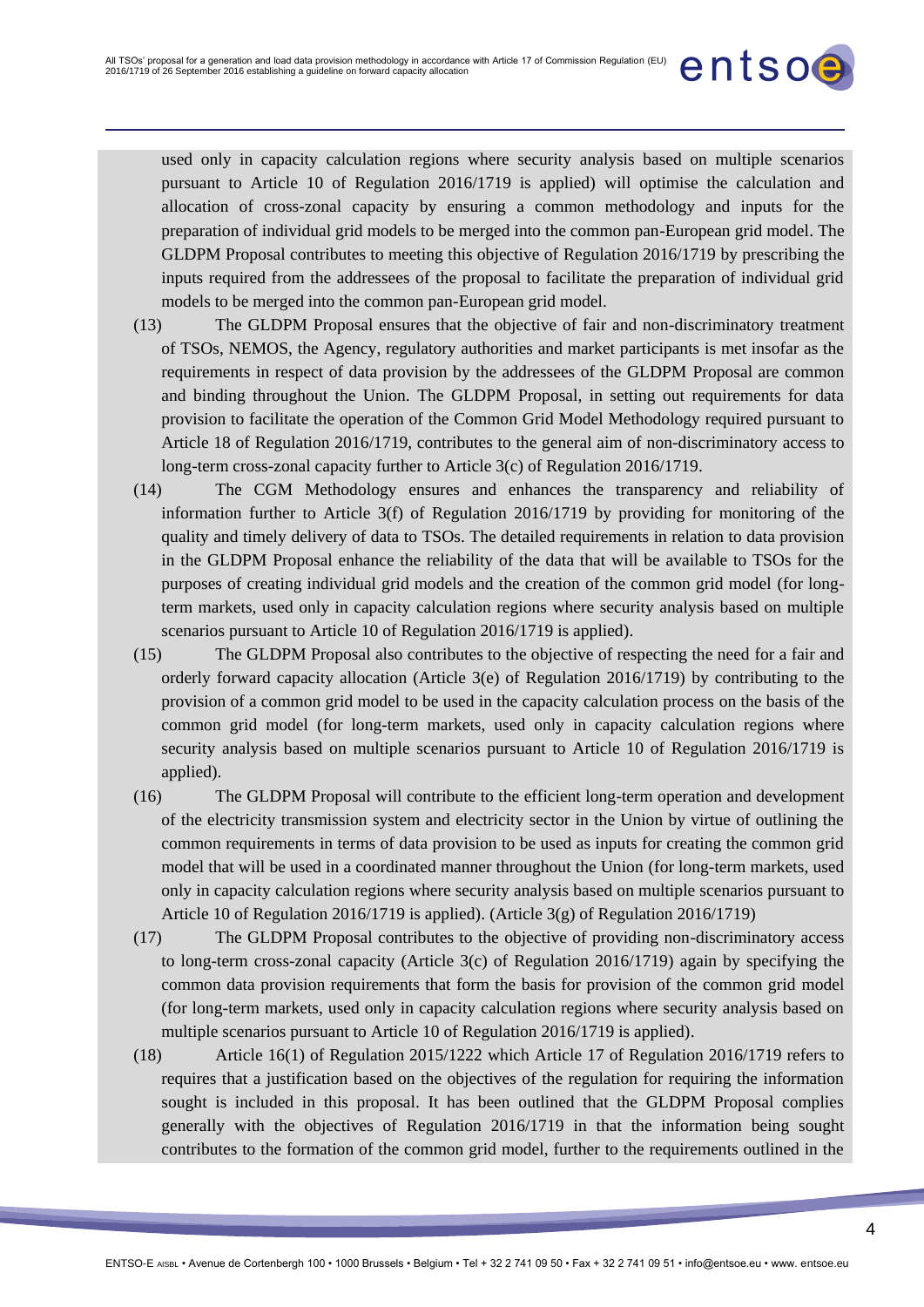

Common Grid Model Methodology as required under Article 18 of Regulation 2016/1719. The information required to be provided by the addressees of the GLDPM Proposal constitute the inputs required by TSOs to prepare their individual grid models further to the Common Grid Model Methodology referenced above. As the GLDPM Proposal prevents double-reporting of information by the addressees of the proposal, the requirements for information provision are balanced and proportionate. The proposal further allows for the continuation of data provision under existing mechanisms in individual jurisdictions throughout the Union, thus ensuring as minimal an impact as possible on the addressees of the proposal.

SUBMIT THE FOLLOWING GLDPM PROPOSAL TO ALL REGULATORY AUTHORITIES:

# **Article 1 Subject matter and scope**

- 1. The generation and load data provision methodology described in this proposal is the common proposal of all TSOs in accordance with Article 17 of Regulation 2016/1719.
- 2. This methodology shall apply in the area referred to in Article 1(2) of Regulation 2016/1719.
- 3. This methodology shall also apply to those jurisdictions outside the area referred to in Article 1(2) of Regulation 2016/1719 whose TSOs have joined the CGM process on a voluntary basis in accordance with the provisions in Article 1 of the common grid model methodology.
- 4. The TSOs referred to in paragraph 1 shall monitor that in those jurisdictions participating in the CGM process on a voluntary basis pursuant to paragraph 3 all relevant parties respect their obligations. If the relevant parties do not respect their essential obligations in a way that significantly endangers the implementation and operation of Regulation 2016/1719, the TSOs in the area referred to in paragraph 1 shall terminate the voluntary participation in the CGM process of the TSO(s) in the corresponding jurisdictions in accordance with the procedure set out in Article 4(2) of Regulation 2016/1719.
- 5. This methodology does not apply to HVDC connections that are operated by one TSO if the corresponding Member State has assigned the responsibility for complying with the obligations set out in Article 17 of Regulation 2016/1719 to a different TSO.

## **Article 2 Definitions and interpretation**

For the purposes of this proposal, the terms used shall have the meaning of the definitions included in Article 2 of Regulation 2016/1719 and the other items of legislation referenced therein as well as Article 2 of the Generation and Load Data Provision Methodology pursuant to Article 16 of Regulation 2015/1222.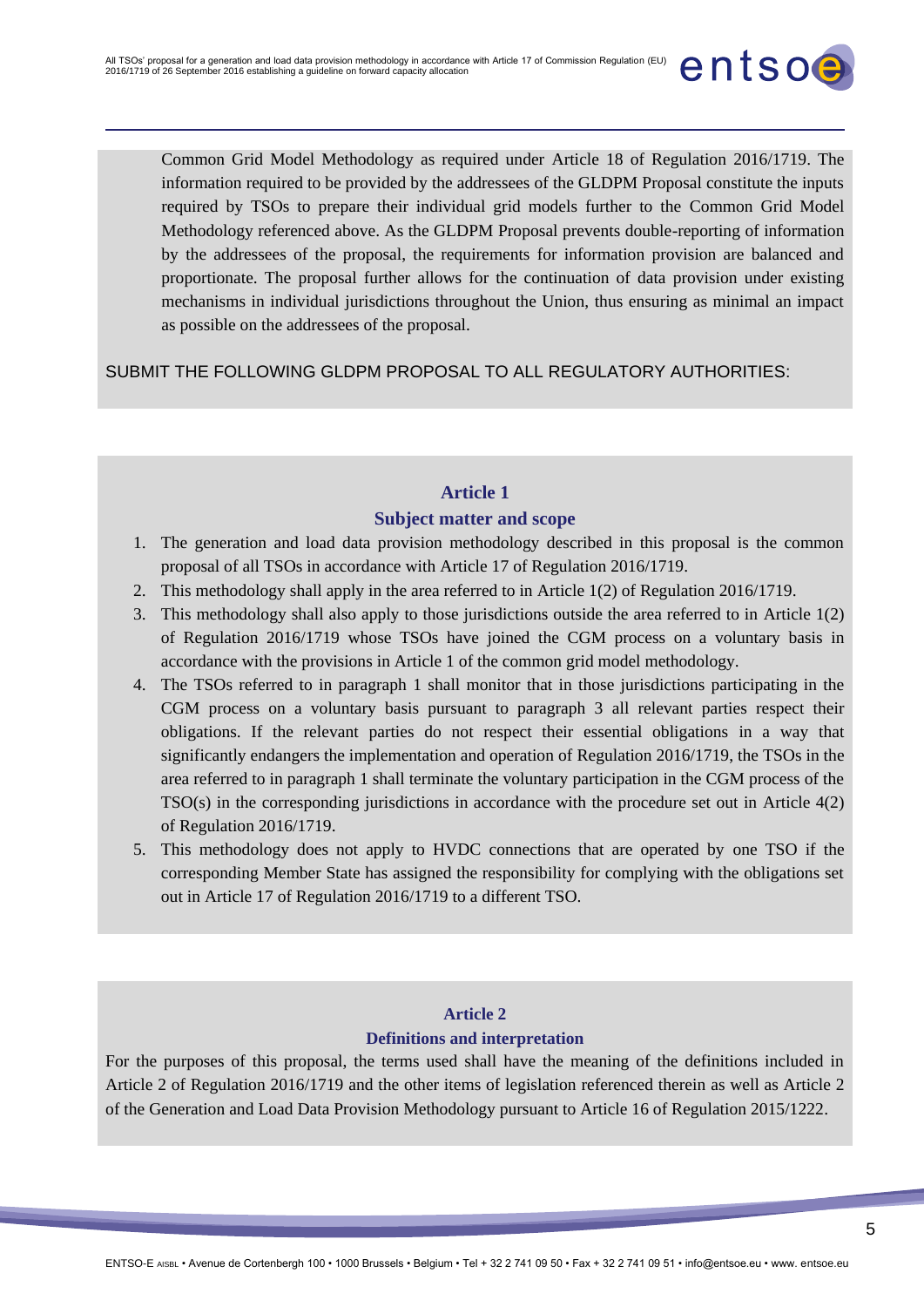#### **Article 3 General principles**

- 1. This methodology sets out the generation and load data which may be required by TSOs in order to establish the common grid model. Each TSO shall have the right but not the obligation to obtain these data from the owner of the corresponding network element or the party responsible for providing the information, as the case may be, provided that all of the following conditions are met:
	- a. the TSO requires the data in order to build its individual grid model or to meet other obligations that are essential to establishing the common grid model; the set of required data shall be the minimum set that enables the TSO to do so;
	- b. the data are not already available to the TSO
		- i. either pursuant to national legislation or regulation, on a contractual basis or based upon some other kind of legally binding mechanism;

entsoe

- ii. or as data publicly available via the central information transparency platform pursuant to Commission Regulation (EU) No 543/2013 of 14 June 2013 on submission and publication of data in electricity markets and amending Annex I to Regulation (EC) No 714/2009 of the European Parliament and of the Council (hereafter referred to as "Regulation 543/2013") or pursuant to Regulation (EU) No 1227/2011 of the European Parliament and of the Council of 25 October 2011 on wholesale energy market integrity and transparency (hereafter referred to as "Regulation 1227/2011 (REMIT)").
- 2. This methodology does not confer upon TSOs the right to request data not explicitly described in this methodology. For avoidance of doubt, data not used in order to build individual grid models for long-term time-frames are out of scope of the present methodology.
- 3. The harmonisation requirement set out in Article 19(4) of Regulation 2015/1222 referred to in Article 20 of Regulation 2016/1719 shall be understood to refer to the harmonisation of modelling principles. TSOs shall not invoke the harmonisation requirement in order to obtain data which they do not require in order to build their individual grid model or in order to meet other obligations that are essential to establishing the common grid model.
- 4. Except where explicitly stated otherwise, the owner of the corresponding network element shall be the party required to provide the data to the TSO.
- 5. Data to be provided to the TSO under this methodology shall, in principle, be provided directly to the TSO. Subject to the agreement of the TSO, parties required to provide data under the generation and load data provision methodology shall be allowed to delegate tasks in accordance with the principles set out in Article 62 of Regulation 2016/1719. The TSO shall not unreasonably withhold its agreement.
- 6. Subject to the confidentiality obligations set out in Article 7 of Regulation 2016/1719, TSOs may share the data obtained with other TSOs that participate in the CGM process pursuant to Article 16(3) of Regulation 2015/1222 referred to in Article 17 of Regulation 2016/1719 as well as the alignment agents referred to in Article 19 of the common grid model methodology, the merging agents referred to in Article 20 of the common grid model methodology, and the owner of the information platform referred to in Article 21 of the common grid model methodology.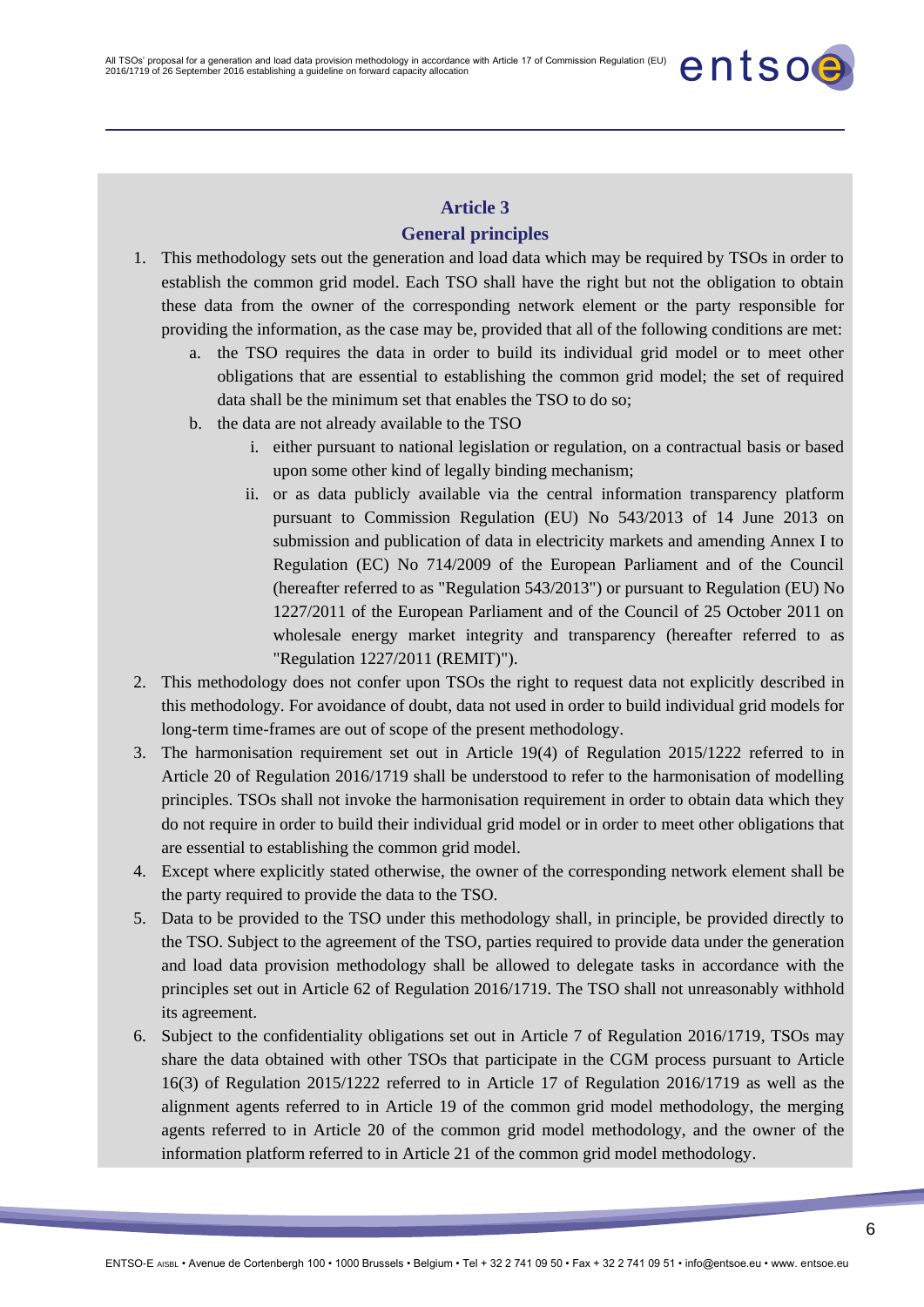

entsoe

- 8. All times stated in this GLDPM Proposal refer to market time as defined in Article 2(15) of Regulation 2015/1222.
- 9. This methodology solely relates to the provision of data and deadlines associated with the CGM process and does not affect existing or future obligations to provide data or deadlines related to any other system operation process if those obligations to provide data or those deadlines are based on national legislation or regulation, contractual arrangements, or some other kind of legally binding mechanism.

# **Article 4**

## **Data provision**

- 1. Each party obliged to provide data under this methodology shall respect the implementation rules set by the responsible TSO.
- 2. This methodology in conjunction with the provisions of the common grid model methodology as required under Article 18 of Regulation 2016/1719 shall make it possible to create the common grid model pursuant to Article 22 of Regulation 2016/1719. In particular, this means that this methodology relates to the elements of the high-voltage and extra high-voltage network, insofar as these are used in regional operational security analysis for the concerned time-frame.
- 3. Where this methodology refers to a breakdown by primary energy sources, a breakdown into primary energy sources consistent with those used by the central information transparency platform referred to in Article 3 of Regulation 543/2013 is required.

#### **Article 5**

## **Distribution and closed distribution system operators – structural data**

- 1. Distribution and closed distribution system operators shall provide the structural data described in paragraph 2 of this Article if these grid elements pertain to a voltage level
	- a. of 220 kV or above;
	- b. of less than 220 kV and they are used in regional operational security analysis.
- 2. The relevant grid elements and the data to be provided for these are
	- a. sub-stations: voltage levels, busbar sections and if applicable to the modelling approach used by the TSO switching devices to include switching device identifier and switching device type, comprising either breaker or isolator or load break switch;
	- b. lines or cables: electrical characteristics, the sub-stations to which these are connected;
	- c. power transformers incl. phase-shifting power transformers: electrical characteristics, the sub-stations to which these are connected, the type of tap changer, and type of regulation,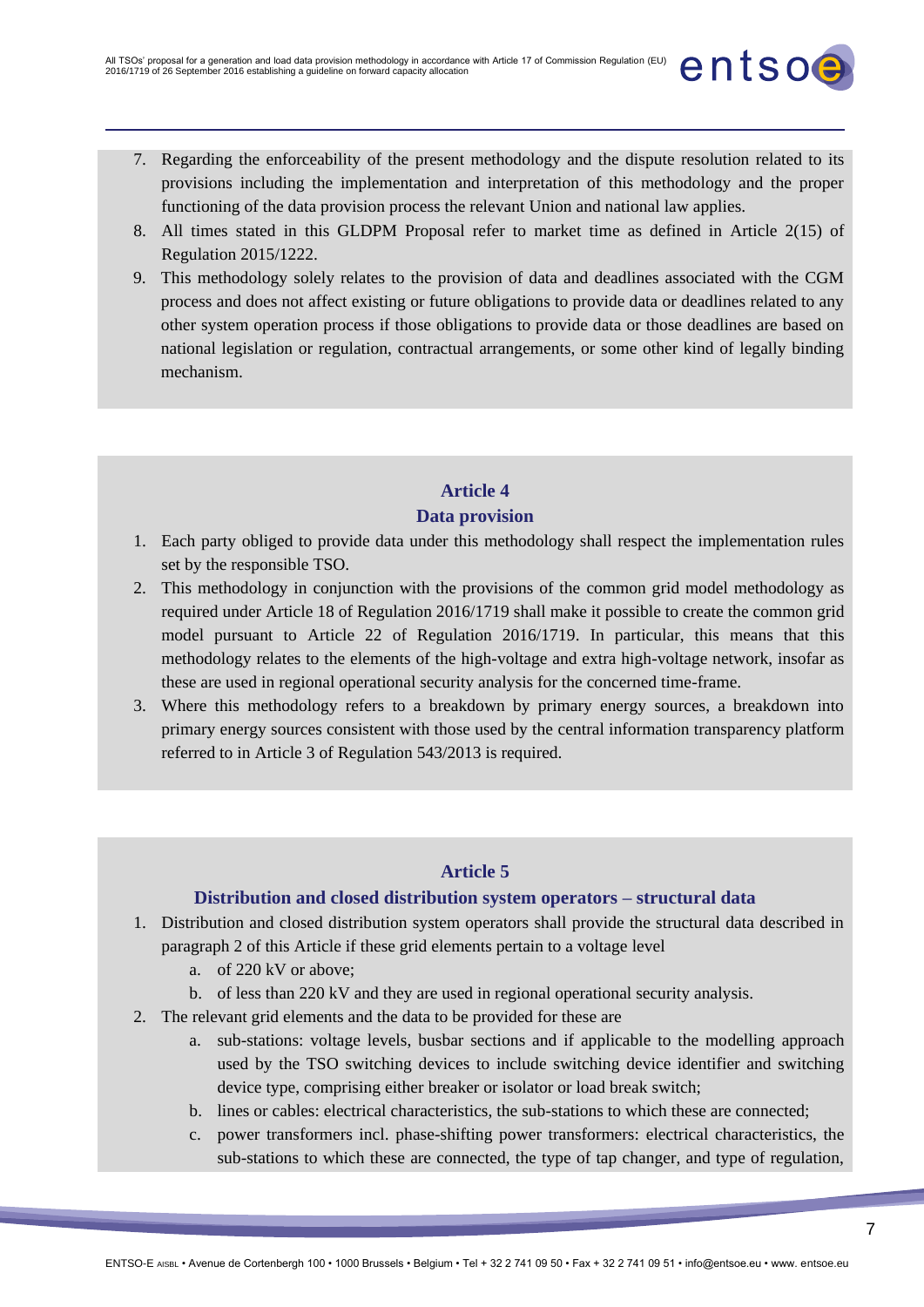

where applicable;

- d. power compensation devices and flexible AC transmission systems (FACTS): type, electrical characteristics, and type of regulation where applicable.
- 3. Distribution and closed distribution system operators shall provide a model or an equivalent model of those parts of the grid operated at a voltage of less than 220 kV if
	- a. these parts of the grid are used in regional operational security analysis, or
	- b. the relevant grid elements in those parts of the grid are connecting
		- i. a generation unit or load modelled in detail in accordance with Article 8 or 11 to the 220 kV or higher voltage level; or
		- ii. two nodes at the 220 kV or higher voltage level.
- 4. Models and equivalent models pursuant to paragraph 3 shall contain aggregates of load separated from generation and generation capacity separated by primary energy sources and separated from load in the corresponding parts of the grid broken down by sub-stations of the equivalent model or the sub-stations to which the corresponding parts of the grid are connected.
- 5. Distribution and closed distribution system operators shall provide the following information on operational monitoring limits for the relevant grid elements described in this Article:
	- a. a PATL reflecting the nominal rating for each season if the rating does not depend upon meteorological conditions or the pre-fault loading;
	- b. one or more TATLs, reflective of the corresponding season and based on the applicable PATL, for each explicitly modelled transmission line, cable, transformer and relevant item of DC equipment;
	- c. for each TATL specified pursuant to point (b) a TATL duration;
	- d. tripping current for each relevant item of explicitly modelled transmission equipment, if applicable;
	- e. maximum and minimum acceptable voltages at each nominal voltage level, as per relevant locally applicable codes, standards, licences, policies and agreements.

## **Article 6**

## **Distribution and closed distribution system operators – infrequently changing variable data**

- 1. Distribution and closed distribution system operators shall provide the following infrequently changing variable data for the relevant network elements:
	- a. the tap position of all modelled power transformers including phase-shifting transformers without regulation;
	- b. the best forecast operational topological situation defined as the expected configuration of the corresponding parts of the grid;
	- c. control settings for the following items of regulating equipment referred to in Articles 5 and 8, respectively, where modelled and relevant:
		- i. power transformers and associated tap changers;
		- ii. phase-shifting transformers and associated tap changers;
		- iii. reactive compensation devices: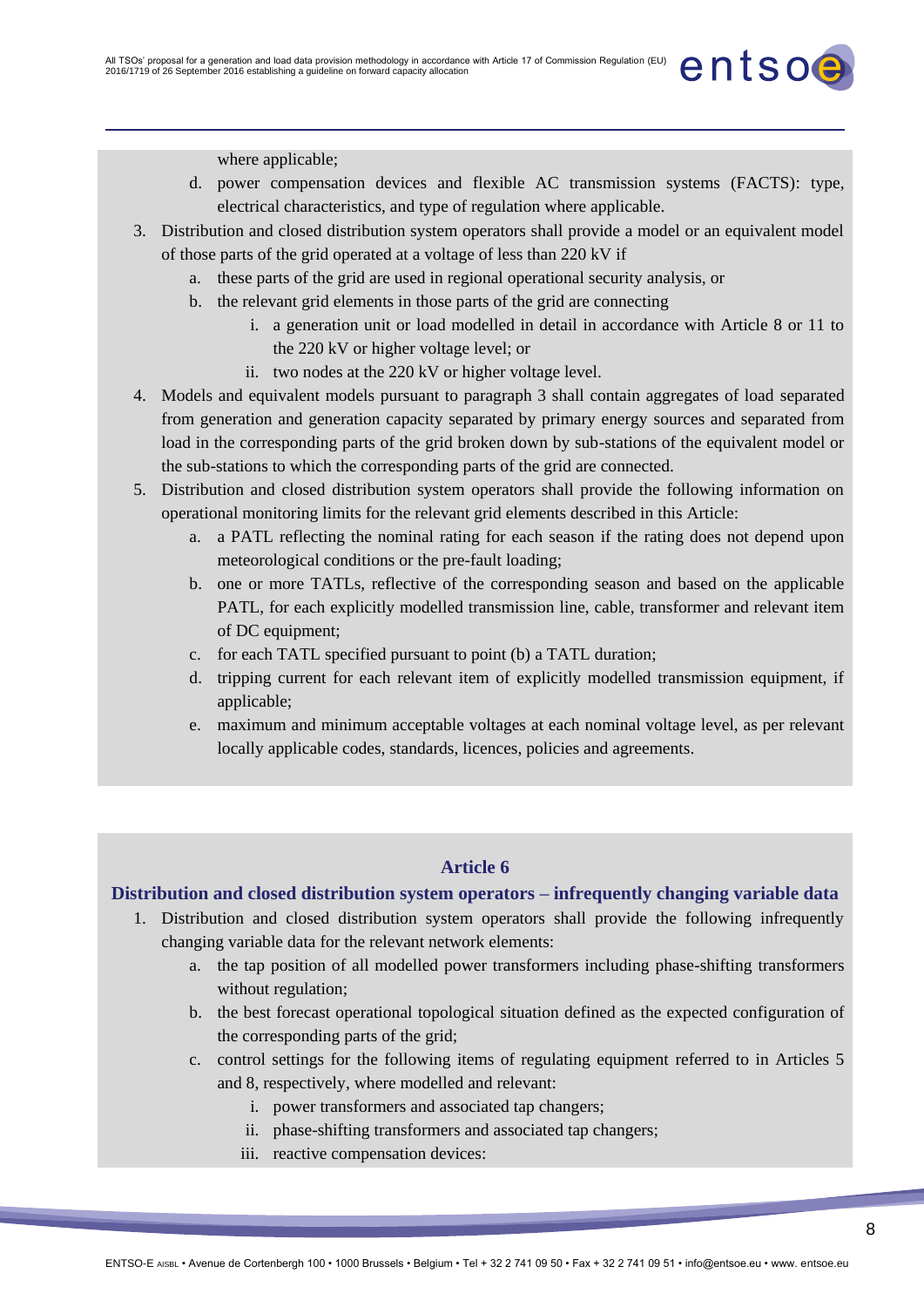

- 1. shunt compensators shunt capacitors or reactors or discretely switchable banks of shunt capacitors or reactors;
- 2. static VAR compensators;
- 3. synchronous condensers;
- 4. static synchronous compensators (STATCOMs) and other flexible AC transmission system (FACTS) devices;
- iv. generators with respect to voltage regulation;
- d. the control settings pursuant to point (c) shall include the following data where applicable:
	- i. regulation status enabled or disabled;
	- ii. regulation mode voltage, active power, reactive power, power factor, current or another mode as appropriate;
	- iii. regulation target or target range in kV, MW, Mvar, p.u. or another unit as appropriate;
	- iv. regulation target deadband;
	- v. regulation participation factor;
	- vi. regulated node.

#### **Article 7**

#### **Distribution and closed distribution system operators – variable data**

- 1. Distribution and closed distribution system operators shall provide the following variable data for the network elements referred to in Article 5:
	- a. the planned or forced unavailability of modelled items of equipment that are known to be unavailable;
	- b. topological remedial actions pursuant to Article 14 of Regulation 2016/1719 as well as topological agreed measures pursuant to the common grid model methodology.

#### **Article 8**

#### **Generation – structural data**

- 1. Owners of generation units including synchronous condensers and pumps shall provide the relevant information described in this Article if these are modelled in detail, whether on an individual or composite basis. Generation units shall be modelled in detail if they are connected at a voltage level
	- a. of 220 kV or above;
	- b. of less than 220 kV and they are used in regional operational security analysis.
- 2. Several identical or similar generation units may be modelled in detail on a composite basis if this modelling approach is sufficient with respect to regional operational security analysis. For generation units modelled in detail on a composite basis an equivalent model shall be included in the individual grid model. The owners of the individual generation units shall provide the detailed information on the generation units and the relevant DSO shall provide detailed information on the grid connections such that the TSO can compute the equivalent model. Alternatively the complete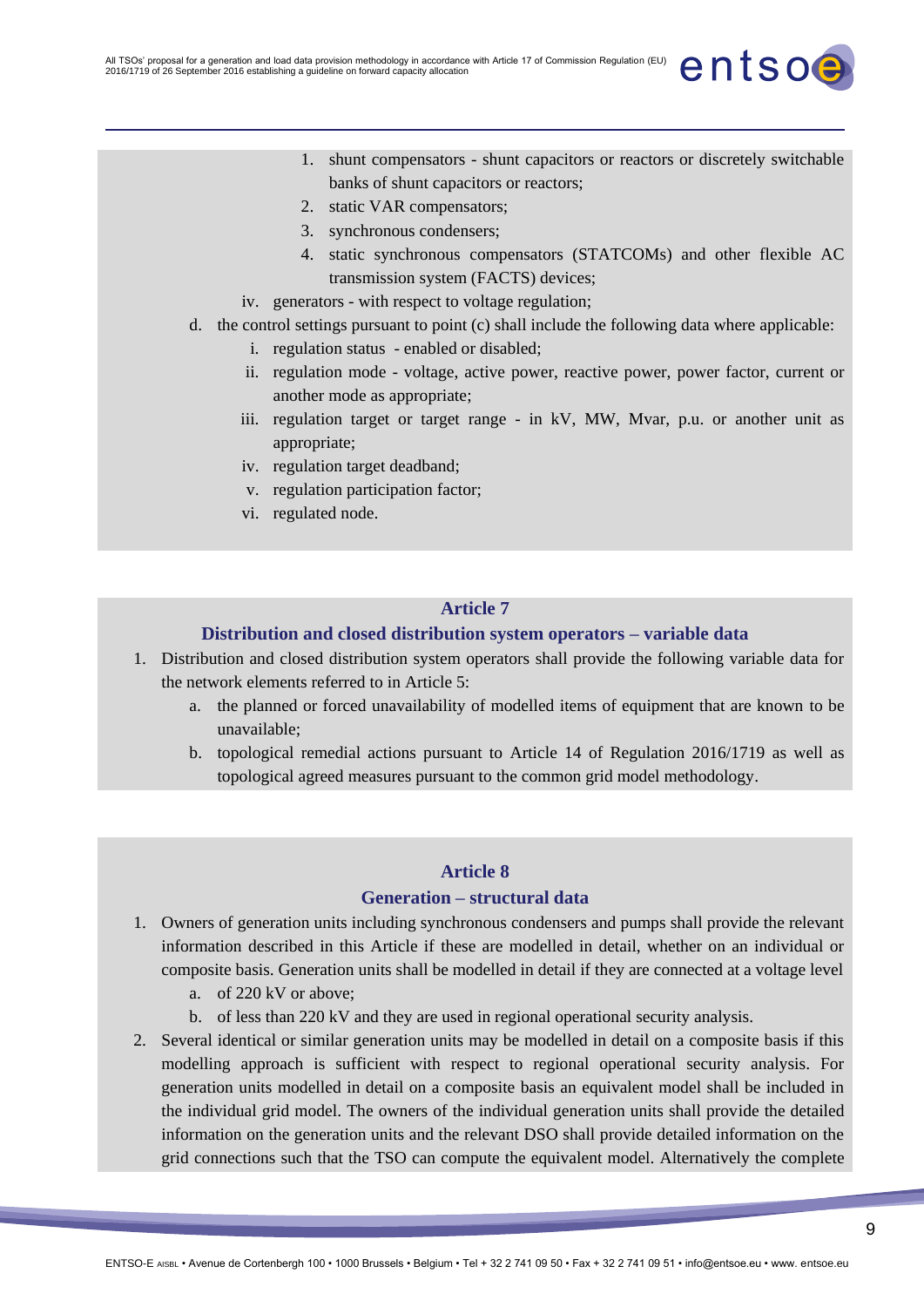

3. Distribution including closed distribution system operators shall provide the relevant information described in this Article for generation capacity not modelled in detail. This generation capacity shall be modelled as aggregates separated by primary energy sources and separated from load.

entsoe

- 4. For both generation units modelled in detail and for aggregates of generation capacity separated by primary energy sources and separated from load the following data shall be provided:
	- a. connection point;
	- b. primary energy source.
- 5. For generation units modelled in detail, the following data shall be provided:
	- a. maximum active power and minimum active power; defined as those values which the generation unit can regulate to. In the case of hydroelectric pumped storage generation units, two cycles shall be modelled and two records have to be provided, being one for the generating mode and one for the pumping mode;
	- b. the type of control mode, being one of the following: disabled, voltage control, power factor control, reactive power control and, for voltage-controlled generation units, the regulated buses, where the scheduled voltage is set up;
	- c. maximum and minimum values of reactive power when the minimum and maximum active power is delivered as well as the associated capability curve;
	- d. the auxiliary load of the generation unit representing the internal demand of the generation unit shall be modelled as a non-conforming load at the connection point of the generation unit.
- 6. For generation units modelled as aggregates the following data shall be provided:
	- a. aggregates of generation capacity separated by primary energy sources and separated from load in the corresponding parts of the grid referred to in Article 5 broken down by substations of the equivalent model or the sub-stations to which the corresponding parts of the grid are connected.
- 7. For generation units modelled as aggregates and managed by an aggregator whose data are used in regional operational security analysis, the aggregator shall provide the following data:
	- a. aggregates of generation capacity separated by primary energy sources and separated from load managed by the aggregator in the corresponding parts of the grid broken down by substations of the equivalent model or the sub-stations to which the corresponding parts of the grid are connected.

#### **Article 9**

#### **Generation – infrequently changing variable data**

- 1. Owners of generation units modelled in detail or, in the case of generation units modelled in detail on a composite basis, the owners of the individual generation units shall provide the following infrequently changing variable data for the generation units referred to in Article 8:
	- a. applicable priority dispatch requirements.
- 2. The information referred to in paragraph (1)(a) constitutes relevant available information relating to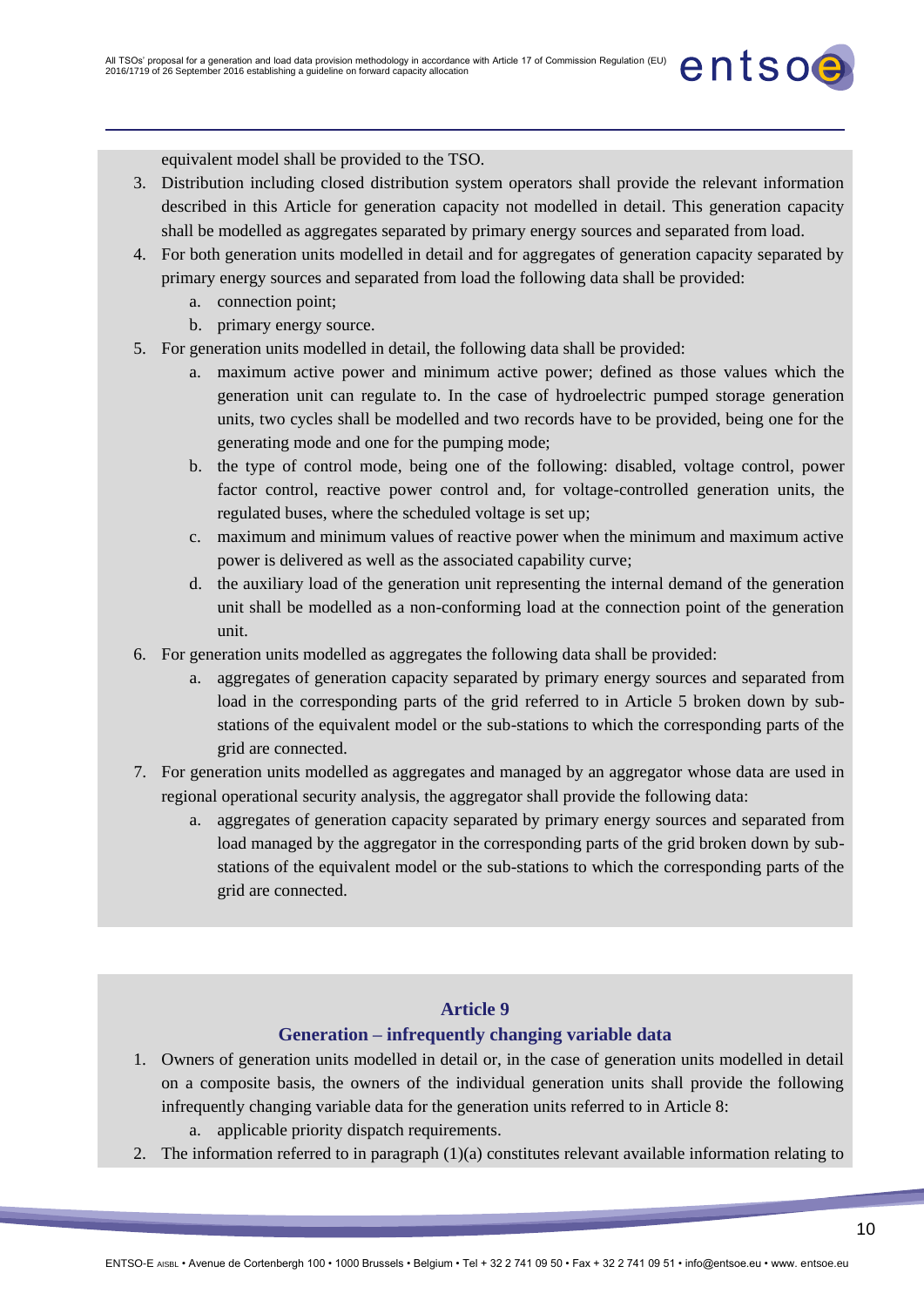

how generation units will be dispatched pursuant to Article 16(3)(d) of Regulation 2015/1222 as referred to in Article 17 of Regulation 2016/1719 and shall be used for capacity calculation purposes only.

#### **Article 10**

#### **Generation – variable data**

- 1. Owners of generation units modelled in detail or, in the case of generation units modelled in detail on a composite basis, the owners of the individual generation units shall provide the following variable data for the generation units referred to in Article 8:
	- a. information about upward and downward active power reserves and other types of ancillary services;
	- b. outage plans;
	- c. testing profiles;
	- d. scheduled unavailability;
	- e. any active power capacity restrictions;
	- f. forecast active power output.
- 2. The information referred to in paragraph (1)(a) constitutes relevant available information relating to how generation units will be dispatched pursuant to Article 16(3)(d) of Regulation 2015/1222 as referred to in Article 17 of Regulation 2016/1719 and shall be used for capacity calculation purposes only.

# **Article 11**

#### **Load – structural data**

- 1. Loads shall provide the relevant information described in this Article if they are modelled in detail whether on an individual or composite basis. Loads shall be modelled in detail if they are connected at a voltage level
	- a. of 220 kV or above;
	- b. of less than 220 kV and they are used in regional operational security analysis.
- 2. Several identical or similar loads may be modelled in detail on a composite basis if this modelling approach is sufficient with respect to regional operational security analysis. For loads modelled in detail on a composite basis an equivalent model shall be included in the individual grid model. The owners of the loads shall provide the detailed information on the loads and the relevant DSO shall provide detailed information on the grid connections such that the TSO can compute the equivalent model. Alternatively the complete equivalent model shall be provided to the TSO.
- 3. Distribution including closed distribution system operators shall provide the relevant information described in this Article for loads not modelled in detail which shall be modelled as aggregates.
- 4. For both loads modelled in detail and for aggregates of loads separated from generation the following data shall be provided:
	- a. connection point;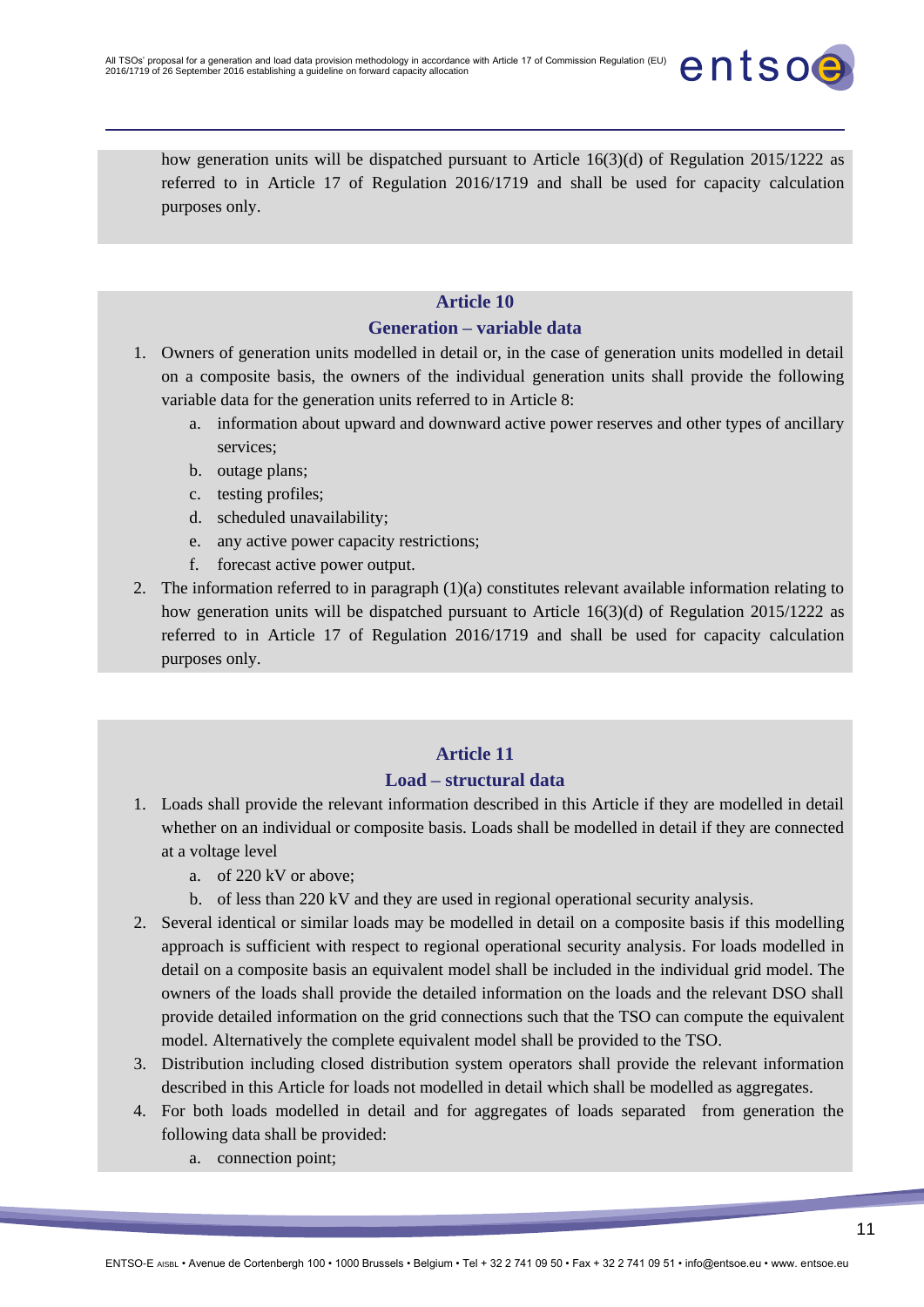

- b. maximum active power consumption;
- c. power factor or reactive power;
- d. conforming flag where the value "true" means that the active and reactive power consumption of the load shall be scaled when scaling the overall load.
- 5. For loads modelled in detail the following data shall be provided:
	- a. characteristics of reactive power control if installed;
	- b. maximum and minimum active power available for demand response and the maximum and minimum duration of any potential usage of this power for demand response.
- 6. For loads modelled as aggregates the following data shall be provided:
	- a. aggregates of loads separated from generation in the corresponding parts of the grid referred to in Article 5 broken down by sub-stations of the equivalent model or the substations to which the corresponding parts of the grid are connected.
- 7. For loads modelled as aggregates and managed by an aggregator whose data are used in regional operational security analysis, the aggregator shall provide the following data:
	- a. aggregates of maximum and minimum active power available for demand response separated from generation and the maximum and minimum duration of any potential usage of this power for demand response managed by the aggregator in the corresponding parts of the grid broken down by sub-stations of the equivalent model or the sub-stations to which the corresponding parts of the grid are connected.

## **Article 12 Load – variable data**

- 1. Owners of loads modelled in detail or, in the case of loads modelled in detail on a composite basis, the owners of the individual loads, shall provide the following variable data for the loads referred to in Article 11 if applicable:
	- a. planned outages;
	- b. forecast of unrestricted active power available for demand response and any planned demand response.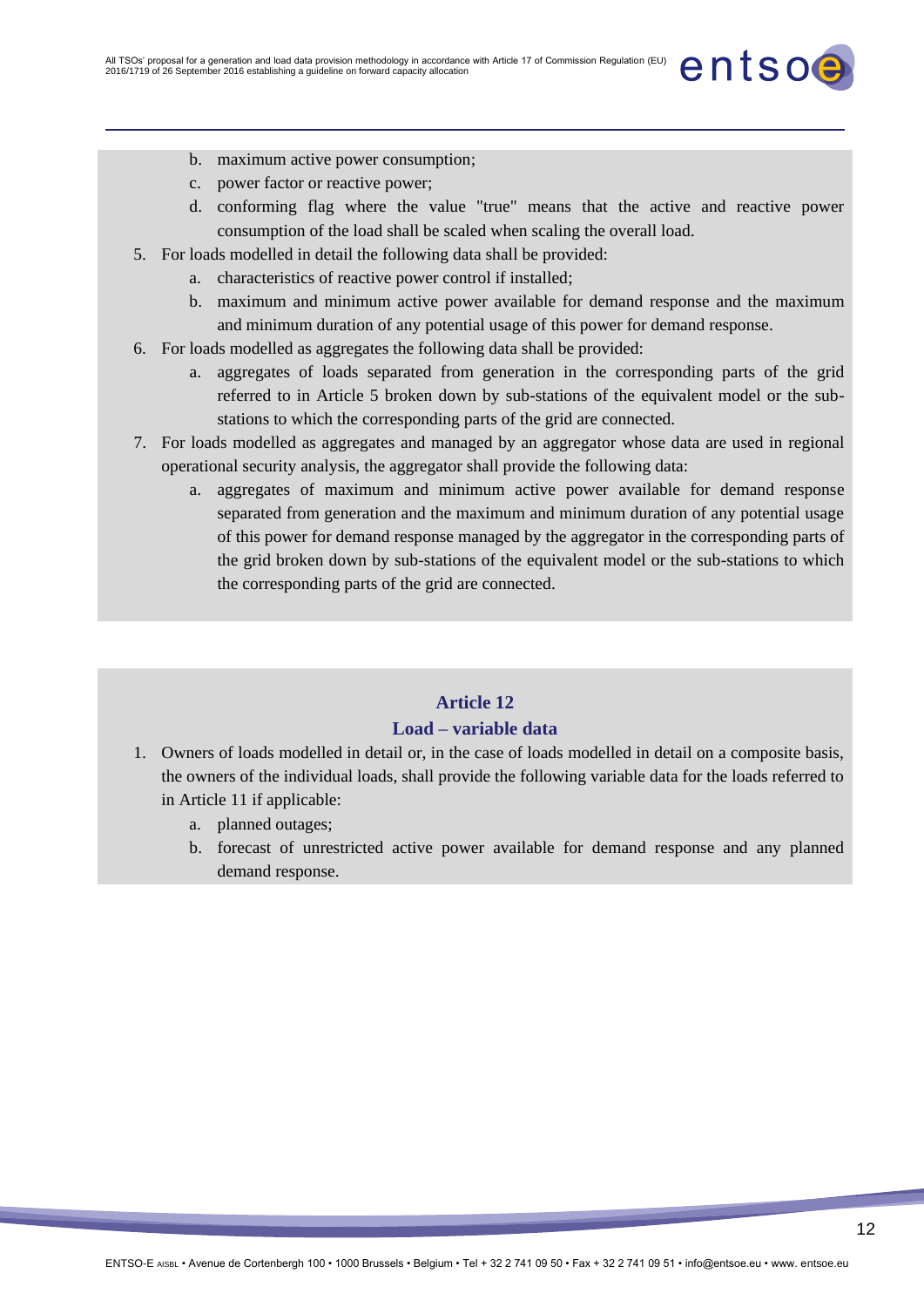

entsoe

#### **HVDC links – structural data**

- 1. HVDC links shall be modelled regardless of whether these are located entirely within a single bidding zone or they connect two bidding zones. The TSO or TSOs concerned shall decide on the degree of detail with which the HVDC link is to be modelled. They shall base their decision on the functions for which the HVDC link is to be used. By default an HVDC link shall be modelled in detail and the AC/DC part of the HVDC link shall be exchanged unless the functions that it is used for do not require this.
- 2. For both HVDC links modelled in detail and for those modelled in a simplified manner, the owner shall provide the following data:
	- a. connection points.
- 3. For HVDC links to be modelled in detail the owner shall provide a detailed model which shall include
	- a. electrical characteristics;
	- b. type and characteristics of supported control modes.
- 4. HVDC links modelled in a simplified manner shall be represented by equivalent injections at the connection points and the owner shall not have to provide additional structural data.

#### **Article 14**

#### **HVDC links – infrequently changing variable data**

- 1. Owners of HVDC links modelled in detail shall provide the following infrequently changing variable data for the HVDC links referred to in Article 13:
	- a. control settings including
		- i. operating mode inverter/rectifier;
		- ii. control mode voltage, active power, reactive power, power factor, current, or similar mode;
		- iii. voltage targets;
		- iv. regulated nodes.

## **Article 15**

#### **HVDC links – variable data**

- 1. Owners of HVDC links modelled in detail shall provide the following variable data for the HVDC links referred to in Article 13 if applicable:
	- a. active power targets.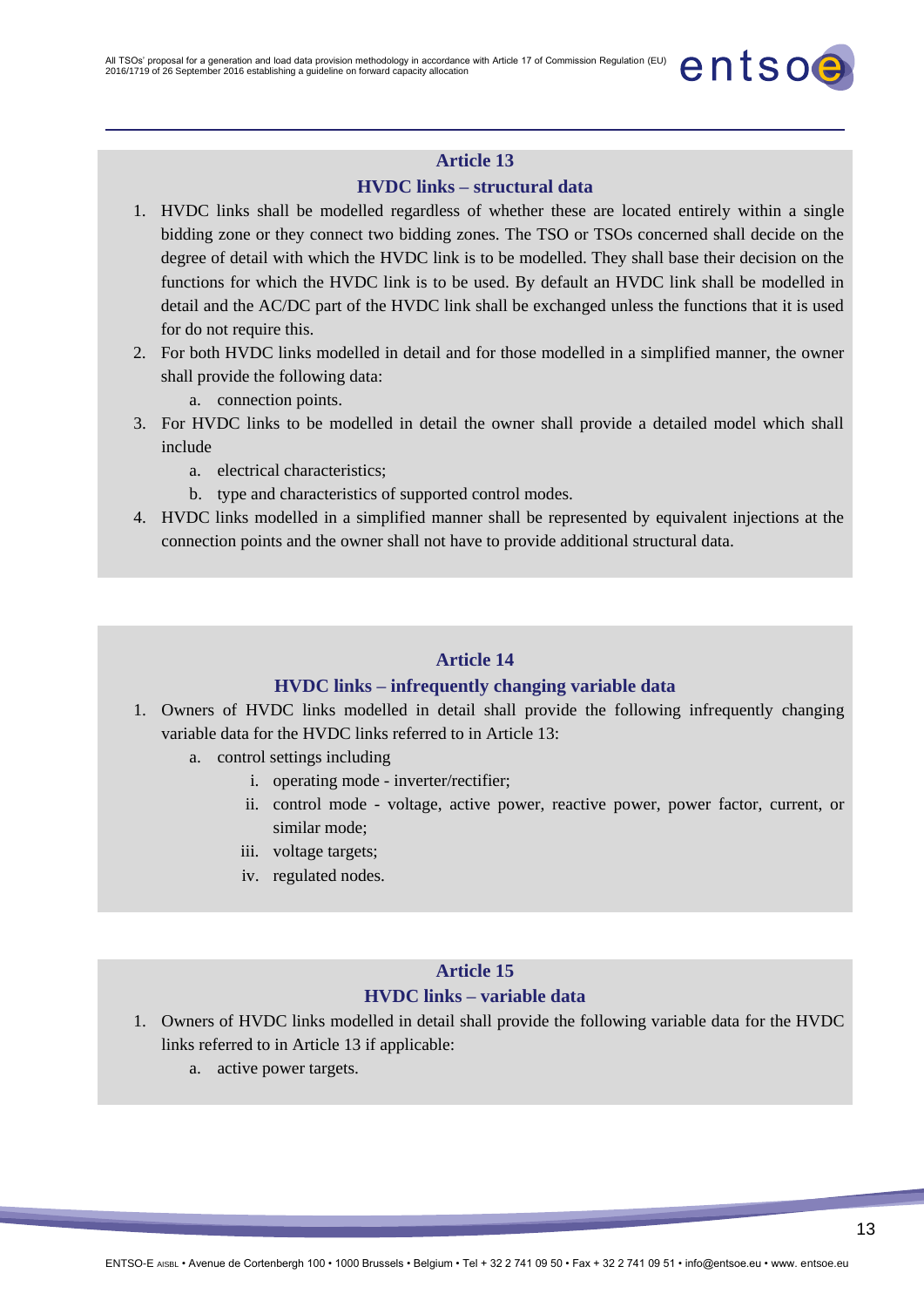## **Article 16 Deadlines for providing the information**

- 1. The default deadlines for providing the information by type of data item are as follows:
	- a. structural data: six months before the entry into operation or the implementation of a change in the relevant characteristics of the corresponding network element; the continued validity of the data provided needs to be confirmed every year by 01 April;
	- b. infrequently changing variable data and variable data:
		- i. changes expected during the following year need to be signalled to the TSO by 01 April of each year;

entsoe

- ii. changes expected during the following month need to be signalled to the TSO by the 5th day of each month;
- 2. When setting deadlines for the provision of the data, each TSO may set a deadline that is less constraining for data providers than the default deadline specified in paragraph 1. Where a TSO has set a deadline that is less constraining than the default deadline and later wishes to modify that deadline in a way that is more constraining, it shall ensure that the principles outlined in Regulation 2016/1719 in terms of stakeholder consultation are adhered to or in the alternative, ensure that sufficient consultation and approval processes take place to satisfy the requirements at a national level, provided that such alternative approach remains in compliance with the general principles of stakeholder consultation outlined in Regulation 2016/1719. Under no circumstances shall TSOs set deadlines that are more constraining for data providers than the default deadlines in order to obtain data under this methodology.

## **Article 17**

#### **Quality monitoring**

- 1. Each TSO shall monitor the quality of the data provided to it as well as the timeliness of data delivery and overall compliance with the implementation rules.
- 2. If a TSO identifies problems with respect to the quality of the data provided to it or the timeliness of data delivery or overall compliance with the implementation rules it shall in the first instance attempt to resolve these problems directly with the entity concerned.

## **Article 18**

#### **Timescale for implementation**

- 1. Upon approval of the present methodology each TSO shall publish it on the internet in accordance with Article 4(13) of Regulation 2016/1719.
- 2. By one month after the approval of the present methodology, each TSO shall